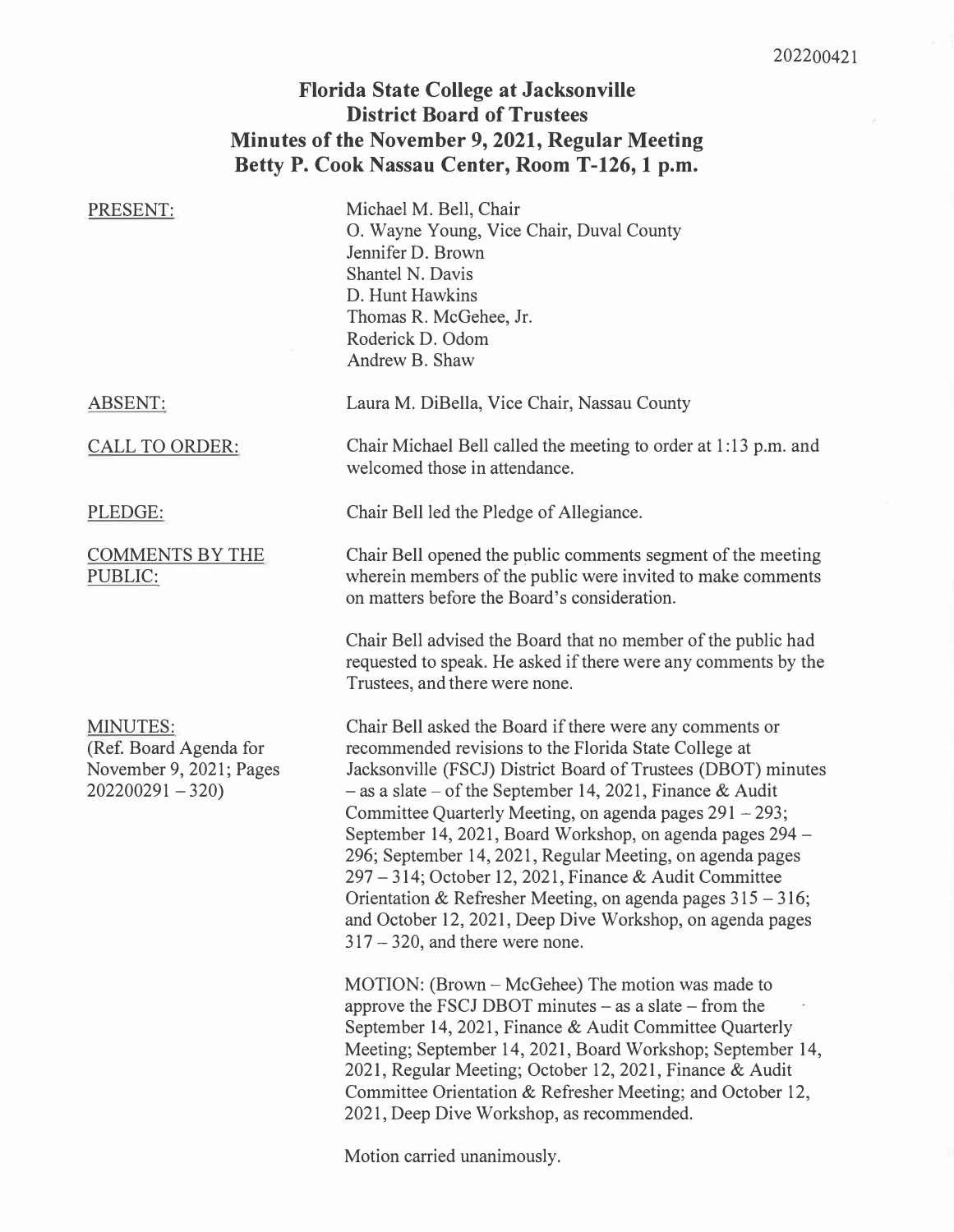### REPORT OF THE COLLEGE PRESIDENT:

| School Board:           | College President John Avendano, Ph.D. expressed his gratitude<br>to those who came out to the Nassau Center for the annual<br>meeting, noting the joint workshop provided an opportunity of<br>sharing with the Nassau County School Board the planned<br>growth and programs for the area.                                                                                                                    |
|-------------------------|-----------------------------------------------------------------------------------------------------------------------------------------------------------------------------------------------------------------------------------------------------------------------------------------------------------------------------------------------------------------------------------------------------------------|
| Aspen Prize:            | President Avendano shared with the Board that last week, the<br>College was pleased to learn that FSCJ had once again been<br>named as one of the 150 institutions eligible to compete for the<br>\$1 million Aspen Prize for Community College Excellence. The<br>Aspen Institute established the nation's signature recognition of<br>high achievement and performance among America's<br>community colleges. |
|                         | In being selected to compete, FSCJ is highlighted as a stand out<br>institution among more than 1,000 community colleges<br>nationwide for high and improving levels of student success,<br>and equitable outcomes for Black and Hispanic students and<br>those from lower-income backgrounds.                                                                                                                  |
|                         | President Avendano noted it was truly an honor just to be<br>invited to compete. The recognition exemplifies the<br>commitment and dedication that FSCJ faculty, staff and<br>administrators have toward the students and their success both<br>inside and outside the classroom.                                                                                                                               |
|                         | The College will now begin the process of submitting data and<br>narratives for the intensive review process, culminating with the<br>announcement of the winner in spring 2023.                                                                                                                                                                                                                                |
| ELT On-Campus Presence: | President Avendano noted that almost immediately after his<br>arrival at FSCJ, it became clear to him that faculty and staff<br>were missing the individual identities of their respective<br>campuses and centers.                                                                                                                                                                                             |
|                         | Although FSCJ is one college, each campus and center<br>represent different neighborhoods and communities with their<br>own unique personalities, values and needs.                                                                                                                                                                                                                                             |
|                         | In early October, FSCJ took the first step to bring more<br>leadership presence to each campus/center. Members of the<br>Executive Leadership Team (ELT) have been onsite two days<br>per week at assigned locations.                                                                                                                                                                                           |

 $\hat{\alpha}$  :

 $\vec{b}$ 

 $\tilde{\mathcal{Q}}$  .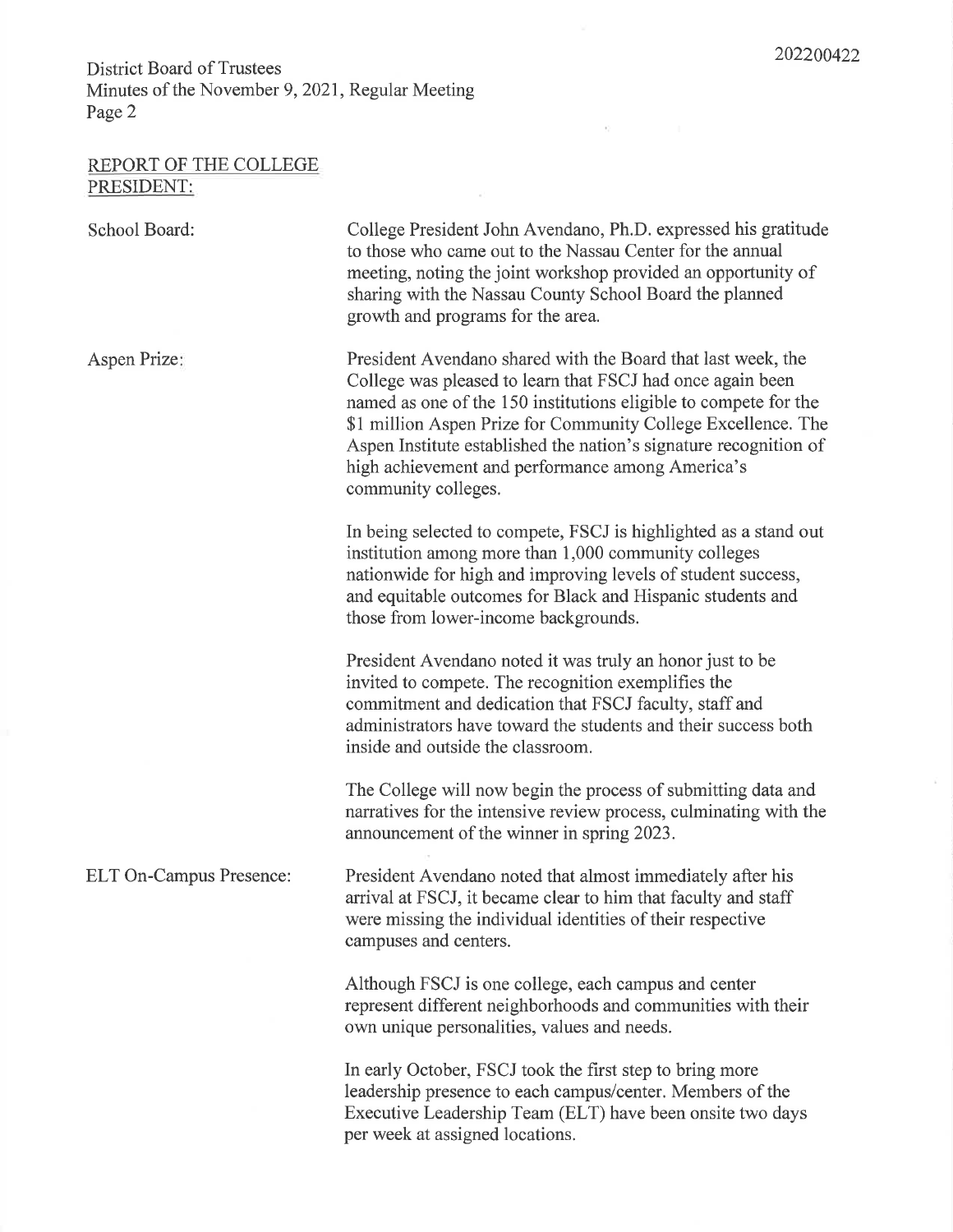More than just a remote office, ELT members have been charged to walk around and get to know the community at each location, along with the unique culture each campus and center presents.

As a next step, the College is working to create a permanent leadership presence at each location beginning early in 2022.

FSCJ is in the final steps of developing a job description and will conduct internal searches to find individuals who can serve these onsite roles that will be in addition to their current job responsibilities.

The selected individuals will not only serve as a leadership presence, but will also act as a liaison between their locations and the leadership team.

President Avendano invited members of the Board to join him tomorrow at the President's Forum event begin held at Epping Forest Yacht Club at 11:30 a.m.

In recognition of Veterans Day, the College is pleased to welcome special guest speaker, Admiral James Stavridis, who is a retired four-star U.S. naval officer. He will speak on, "The Secret to Being an Effective Leader."

President Avendano shared with the Board that Giving Tuesday 2021 will be recognized on November 30. This year the College will focus on securing donations of food, personal supplies and financial support for our H.O.P.E. Food Pantry.

Coming up in February of 2022, FSCJ will launch an Employee Giving Challenge called, "I'm In." All faculty and staff will be encouraged to support our students' most critical needs in any way they can. A special emphasis will be given to the College's first-generation students. Also, in celebration of the College's 55<sup>th</sup> anniversary, FSCJ will begin our "55 for 55" Celebration in April 2022.

More details on each of these initiatives will be shared soon.

President Avendano stated that over the past couple of weeks, he had the opportunity to meet with faculty and staff at each campus and center during Q&A with Dr. A events, noting he always enjoys the opportunity to hear the common themes that are expressed, as well as the situations and concerns that are unique to individual locations.

President's Forum:

**Foundation Giving Initiatives:** 

Q&A w/Dr. A Highlights: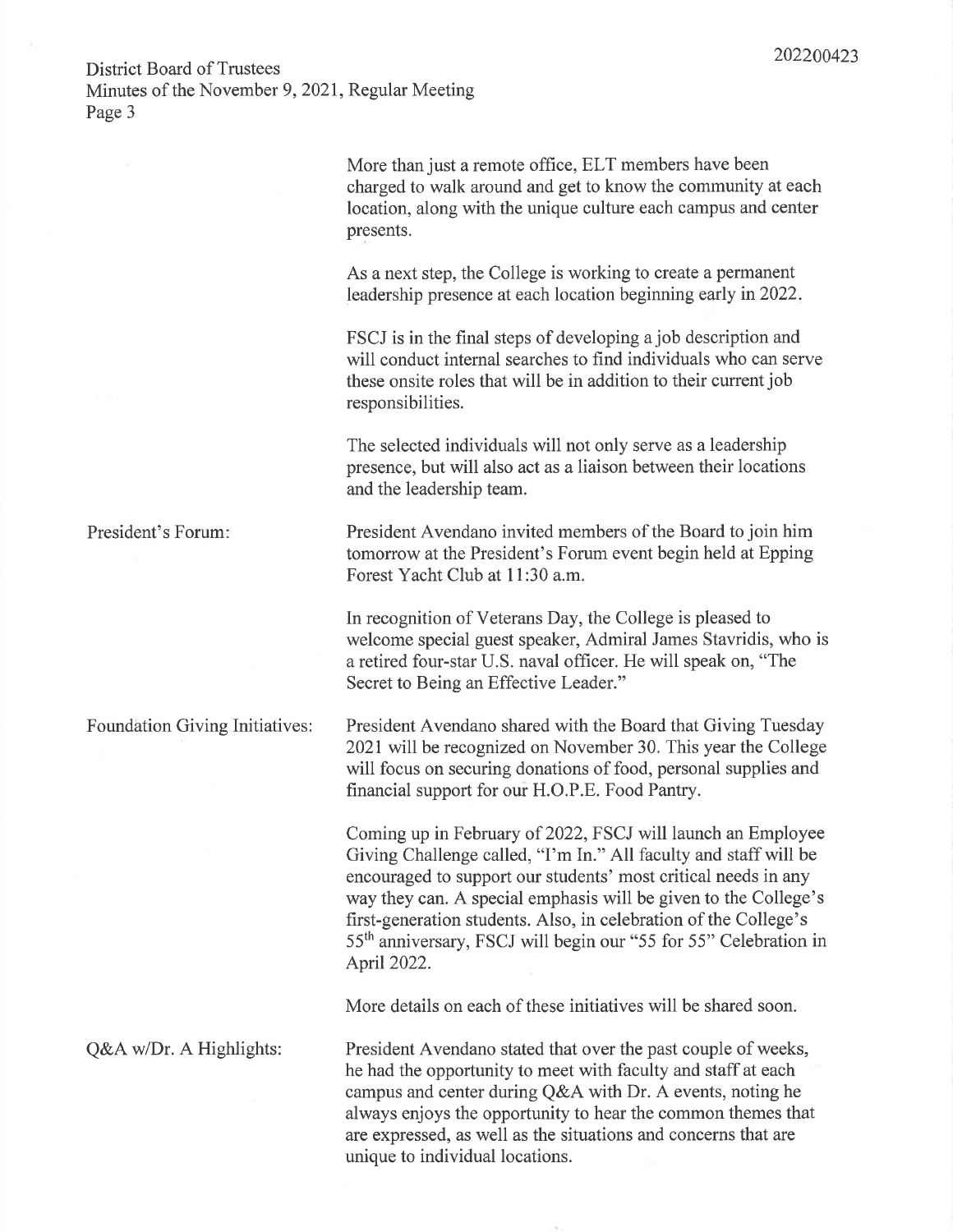|                    | President Avendano shared that FSCJ's faculty and staff are the<br>eyes and ears of the institution, so it's important that they feel<br>empowered to share their experiences and perceptions freely<br>and openly. Some common themes are campus/center identities,<br>student recruitment and retention efforts, and compensation and<br>benefits. Specific questions have also been raised regarding<br>space utilization, processes, community representation and<br>engagement. |
|--------------------|--------------------------------------------------------------------------------------------------------------------------------------------------------------------------------------------------------------------------------------------------------------------------------------------------------------------------------------------------------------------------------------------------------------------------------------------------------------------------------------|
|                    | The last of these events will be held next week at our Deerwood<br>Center, Monday, November 15, 2021.                                                                                                                                                                                                                                                                                                                                                                                |
| Holiday Gathering: | President Avendano shared that he and his wife were looking<br>forward to the Holiday Gathering on November 16 at Epping<br>Forest, noting Trustees should have received an email with the<br>electronic invite and all of the event details. The Board will be<br>joined by the FSCJ Foundation Board of Directors and<br>members of the FSCJ leadership team. He hoped all the<br>Trustees could attend the celebration to kick off the holiday<br>season.                         |
|                    | President Avendano asked if there were any questions or<br>comments by the Board relating to his President's Report up to<br>this point, and there were none.                                                                                                                                                                                                                                                                                                                        |
| Data Dashboard:    | President Avendano shared with the Board information relating<br>to the November 2021 Data Dashboard.                                                                                                                                                                                                                                                                                                                                                                                |
|                    | Enrollment Dashboard I: The first dashboard is the Fall<br>٠<br>Term College Credit Enrollment report as of early<br>November 2021, which shows a negative variance of 8.3%<br>credit hours for fall 2021 over fall 2020. That enrollment<br>number is down 30,573 credit hours when compared to the<br>same day in the fall 2019 enrollment cycle.                                                                                                                                  |
|                    | Enrollment Dashboard II: The second dashboard is the<br>٠<br>Spring Term College Credit Enrollment report as of October<br>20, 2021. It shows a positive variance of 76.3% credit hours<br>for spring 2022 over spring 2021. It is important to note that<br>Spring Term enrollment opened one week earlier than it did<br>last year.                                                                                                                                                |
|                    | Spotlight Dashboard I: The third dashboard is a spotlight on<br>the College's Service Area High School Market Share. It                                                                                                                                                                                                                                                                                                                                                              |

illustrates graduation rates for Duval County Public Schools (DCPS), Nassau County School District (NCSD), the state,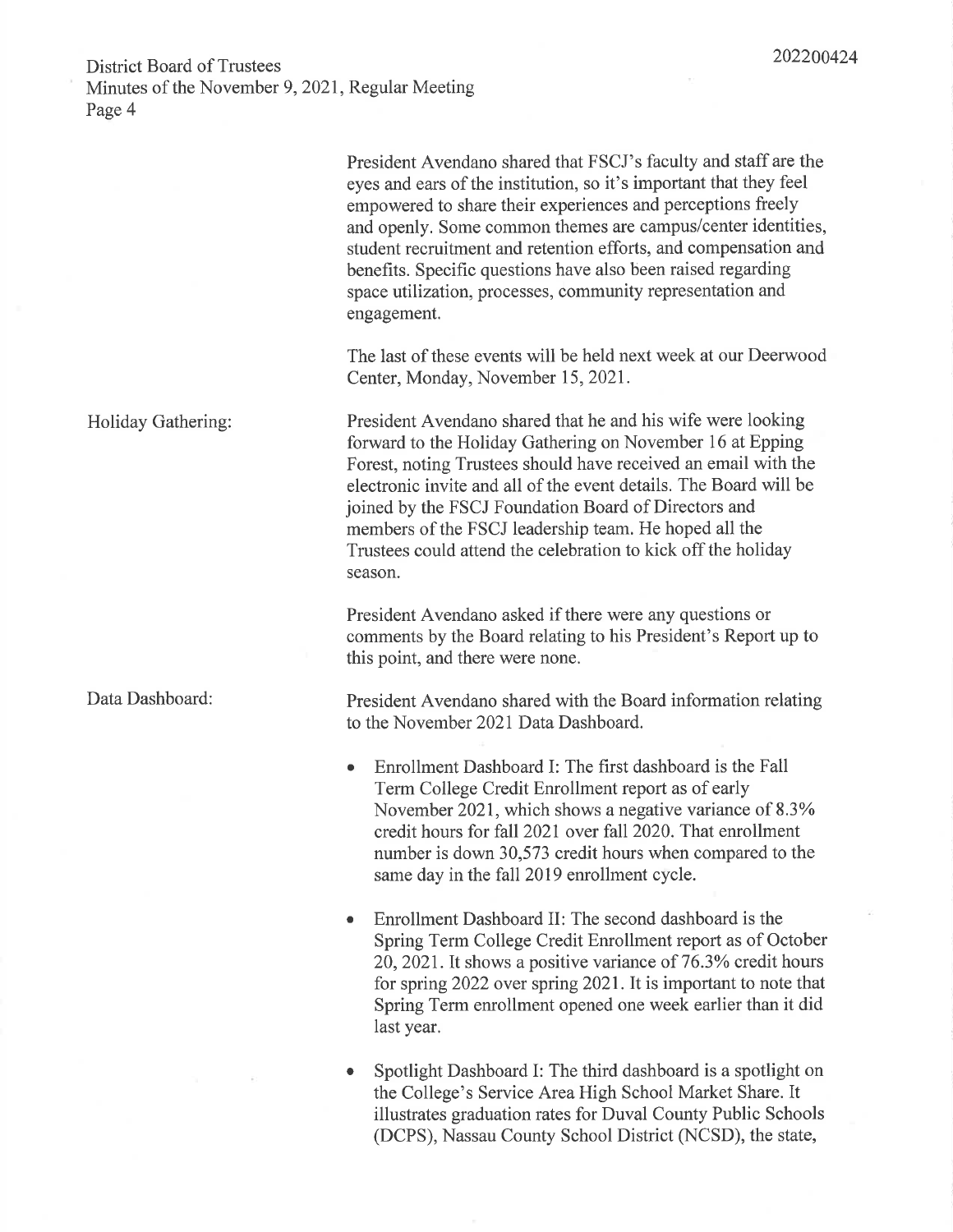and nation. It also shows the percentage of DCPS and NCSD graduates enrolling at FSCJ the Fall Term immediately after high school graduation and national 2-year college fall enrollment rates.

- Spotlight Dashboard II: The fourth dashboard is a spotlight  $\bullet$ on the College's Information Technology Security Associate in Science (A.S.) Degree, which is designed to address the growing talent gap in the field.
- Spotlight Dashboard III: The fifth dashboard is a spotlight on the College's Commercial Vehicle Driving Career Certificate (C.C.), which supports the growing demand for skilled employees who can address the national supply chain issues we have all seen firsthand.
- Finance Dashboard: The sixth dashboard illustrates the actual revenues and expenditures compared to budget for the period ending September 30, 2021 and September 30, 2020.
- Grants Dashboard: The final dashboard is a snapshot of the grants that have been awarded to the College during the first part of FSCJ's 2021-22 fiscal year, which total \$4,966,030.

President Avendano asked if there were any questions or comments by the Board related to the Data Dashboards and/or any other College Strategic matter at this time, and there were none.

Chair Bell noted the Trustees had fully reviewed the Consent Agenda items prior to today's meeting and had the opportunity to discuss any questions and/or concerns with the College President. As a result, questions and concerns regarding agenda items were addressed and resolved in advance of the Board meeting. He then asked if there were any items the Trustees wished to remove from the Consent Agenda for individual consideration/discussion under Action Items, and there were none.

MOTION: (McGehee – Hawkins) The motion was made to approve the Consent Agenda, as recommended.

Chair Bell asked if there were any questions or comments by the Board, and there were none.

### **STRATEGIC** PROGRAMMATIC DISCUSSION:

**CONSENT AGENDA:** (Ref. Board Agenda for November 9, 2021; Items 1 through 8, Pages 202200321  $-334$ 

#### **ACTION ITEMS:**

(Ref. Board Agenda for November 9, 2021; Items 1 through 10, Pages 202200335  $-354$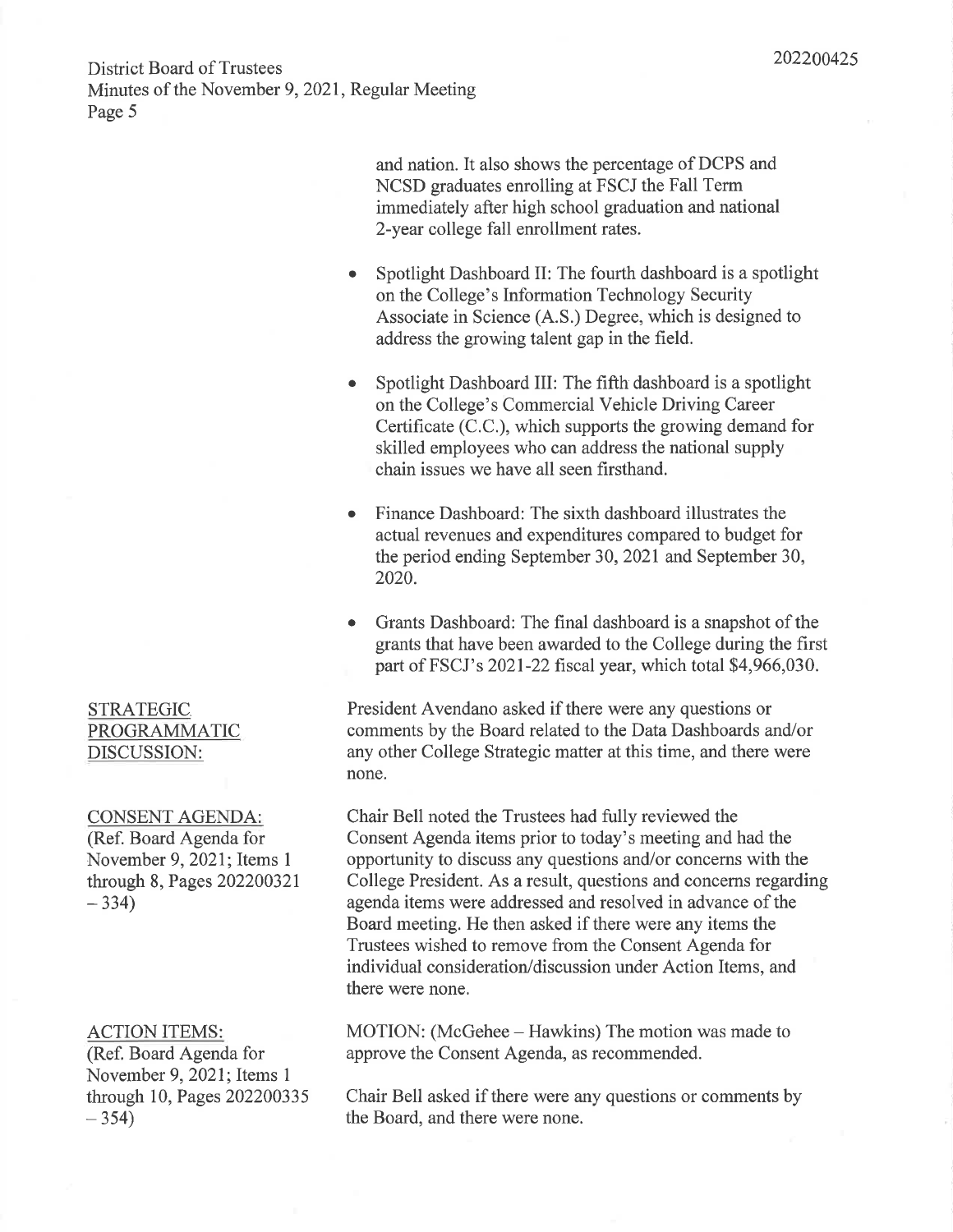Motion carried unanimously.

President Avendano presented the administration's recommendation on Action Item 2, Annual Salary Index, on agenda pages  $336 - 337$ .

MOTION: (Hawkins – Davis) The motion was made to approve the Annual Salary Index, as recommended.

Chair Bell asked if there were any questions or comments by the Board, and there were none.

Motion carried unanimously.

President Avendano presented the administration's recommendation on Action Item 3, Strategic Plan 2021 – 2024 (Visionary Impact Plan 2.0) and College Mission, Vision, and Values, on agenda page 338.

MOTION: (McGehee – Hawkins) The motion was made to approve the Strategic Plan  $2021 - 2024$  (Visionary Impact Plan 2.0) and College Mission, Vision, and Values, as recommended.

Chair Bell asked if there were any questions or comments by the Board, and there were none.

Motion carried unanimously.

President Avendano shared his appreciation for Associate Vice President of Strategic Priorities Dr. Deborah Fontaine for her leadership and work as well as the numerous faculty and staff members who were actively involved with the VIP 2.0 Plan and diligently moving the Plan forward.

President Avendano presented the administration's recommendation on Action Item 4, Human Resources: Faculty Sabbaticals, on agenda page 339.

MOTION: (McGehee – Young) The motion was made to approve the Faculty Sabbaticals, as recommended.

Chair Bell asked if there were any questions or comments by the Board, and there were none.

Motion carried unanimously.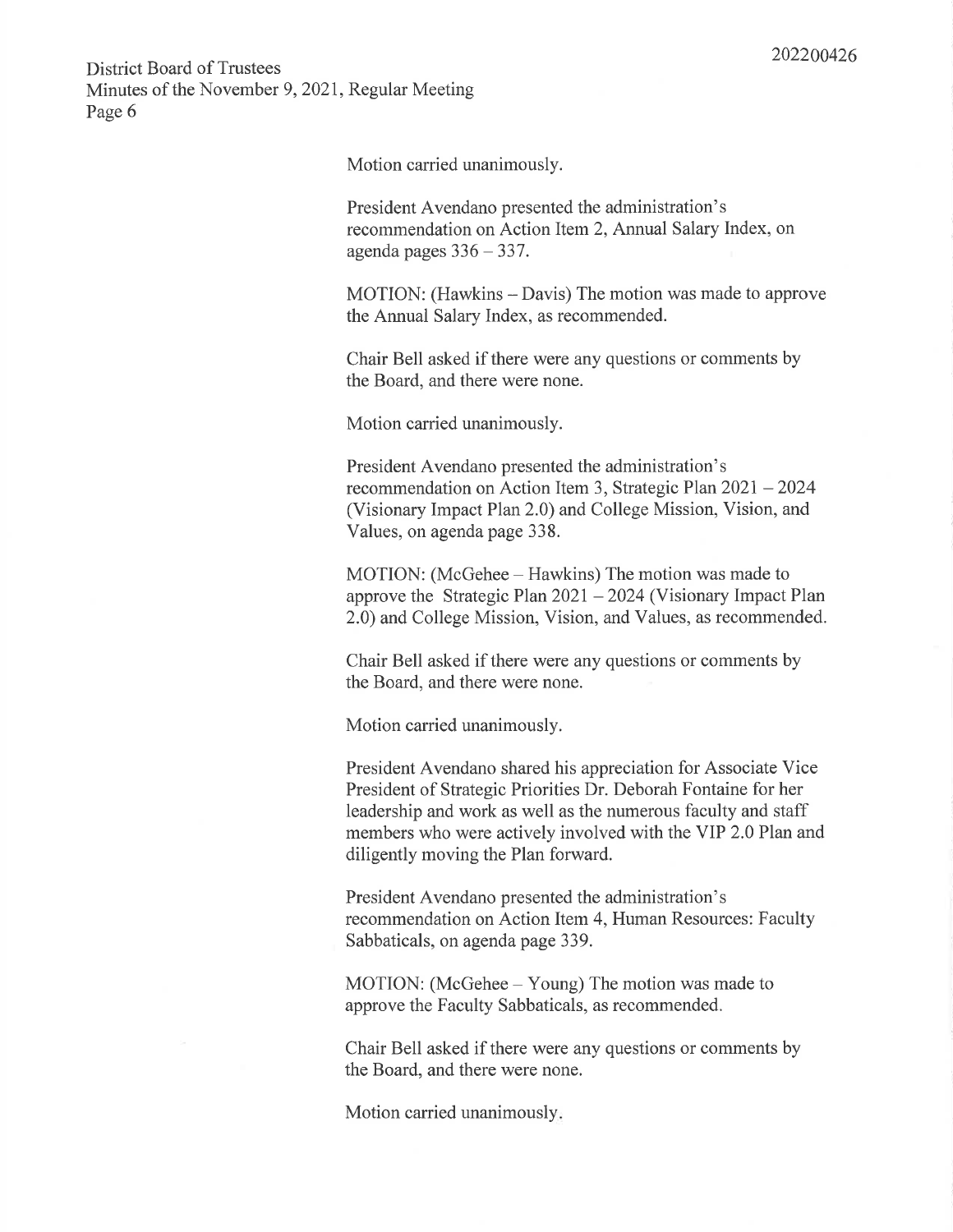> President Avendano presented the administration's recommendation on Action Item 5, Human Resources: Lump Sum Payment, on agenda page 340.

MOTION: (Hawkins – Brown) The motion was made to approve the Lump Sum Payment, as recommended.

Chair Bell asked if there were any questions or comments by the Board, and there were none.

Motion carried unanimously.

President Avendano presented the administration's recommendation on Action Item 6, Finance: Fees and Charges, on agenda page 341.

MOTION: (Young – Odom) The motion was made to approve the Fees and Charges, as recommended.

Chair Bell asked if there were any questions or comments by the Board, and there were none.

Motion carried unanimously.

President Avendano presented the administration's recommendation on Action Item 7, Finance: FSCJ ACCESS Program, on agenda pages  $342 - 350$ .

Prior to acting on the item, President Avendano asked Provost/Vice President of Academic Affairs Dr. John Wall to share with Trustees information relating to the FSCJ ACCESS Program and what it means to FSCJ students.

Vice President Wall provided the Board with an overview of the FSCJ ACCESS Program, noting students enrolled in courses under this program will have access to the required resource material on the first day of class and will benefit significantly by reduced textbook costs. Students are guaranteed the lowest costs because the College is able to secure a below competitive market rate for the material by purchasing in bulk. Additionally, the Follet Bookstore provides course materials at lower costs due to volume and contractual arrangements with publishers when an inclusive access program is employed.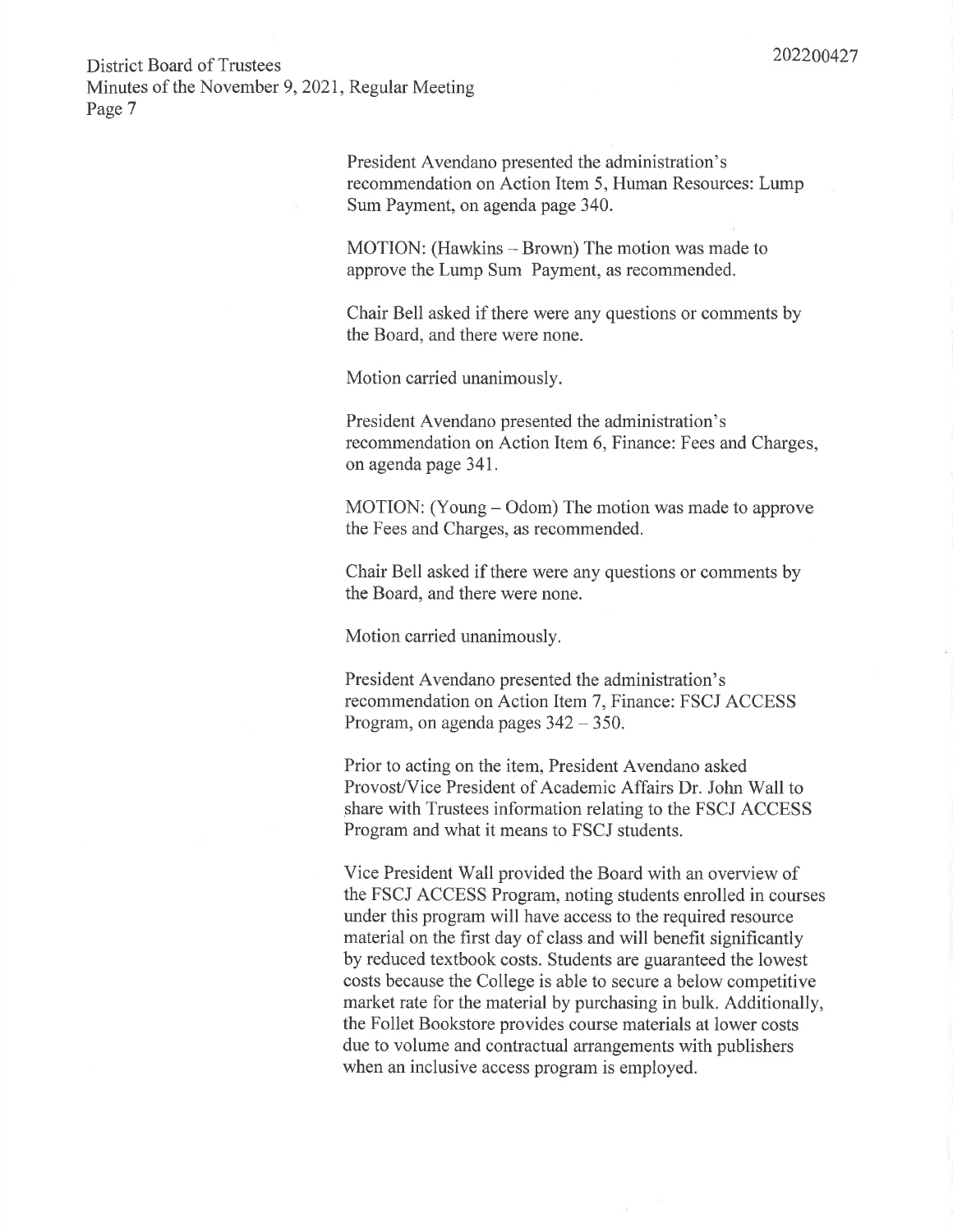The FSCJ ACCESS Program is spearheaded by Associate Vice President of Academic Operations Dr. Richard Turner. FSCJ ACCESS Program Facts: 1) FSCJ's third pilot program, 2) 144 different courses included, 3) Over 80 faculty members now involved, 4) \$250,000 in student savings by virtue at this level, 5) First implemented pilot program savings were \$11,000, and 6) An opt-out process is available for students who do not wish to participate in the program.

MOTION: (McGehee – Hawkins) The motion was made to approve the FSCJ ACCESS Program, as recommended. Chair Bell asked if there were any questions or comments by the Board, and there were none.

Motion carried unanimously.

President Avendano presented the administration's recommendation on Action Item 8, Academic Affairs: Inactivation of Radiation Therapy Specialist Technical Certificate Program, on agenda page 351.

MOTION: (Young – Brown) The motion was made to approve the Inactivation of Radiation Therapy Specialist Technical Certificate Program, as recommended.

Chair Bell asked if there were any questions or comments by the Board, and there were none.

Motion carried unanimously.

President Avendano presented the administration's recommendation on Action Item 9, Academic Affairs: Activation of Radiation Therapy Specialist Advanced Technical Certificate Program, on agenda page 352.

Prior to acting on the item, President Avendano asked Provost/Vice President of Academic Affairs Dr. John Wall to briefly explain the inactivation/activation of the Radiation Therapy Specialist programs presented before the Board today.

Vice President Wall provided the Board with a brief background of the two programs, noting today's agenda items were in response to the requirements set forth by the Florida Department of Education curriculum frameworks. Students are required to hold an Associate in Science degree in Radiography or Nuclear Medicine as part of the program admission criteria. The new Radiation Therapy Specialist Advanced Technical Certificate will comply with the requirements.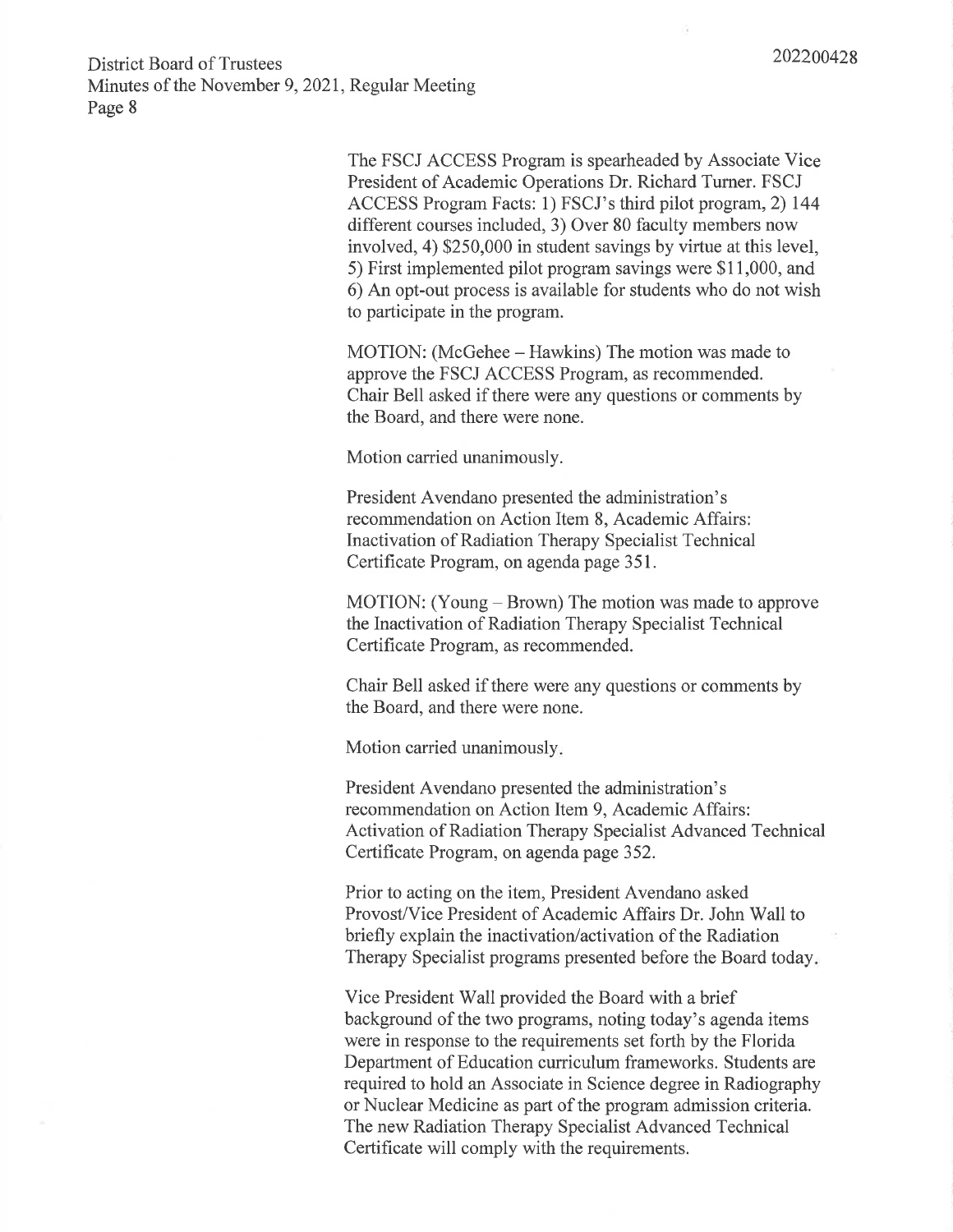**District Board of Trustees** 

Minutes of the November 9, 2021, Regular Meeting Page 9

> MOTION: (McGehee – Brown) The motion was made to approve the Activation of Radiation Therapy Specialist Advanced Technical Certificate Program, as recommended.

Chair Bell asked if there were any questions or comments by the Board, and there were none.

Motion carried unanimously.

President Avendano presented the administration's recommendation on Action Item 10, Academic Affairs: Activation of Financial Technology (FinTech) Advanced Technical Certificate Program, on agenda pages 353 – 354.

MOTION: (Young – Hawkins) The motion was made to approve the Activation of Financial Technology (FinTech) Advanced Technical Certificate Program, as recommended.

Chair Bell asked if there were any questions or comments by the Board, and there were none.

Motion carried unanimously.

Chair Bell asked the Board if there were any questions or comments related to Information Items  $A - D$ , on agenda pages  $355 - 411$ , and there were none.

Chair Bell reported he is now in his second term as a member of the FSCJ District Board of Trustees. Therefore, he has had the opportunity to see the institution change over the years and how it continues to change, noting his excitement about the future of FSCJ. He commented on the intentional strategic activity, mentioning the VIP 2.0 Plan, Master Facilities Plan, technology and process improvements of Student Services, and the addition/review of programs. All of the various activity positions the College for the future. He thanked President Avendano and the entire team for their extraordinary efforts, which makes the difference.

### **REPORT OF TRUSTEES:**

REPORT OF THE BOARD **FINANCE & AUDIT COMMITTEE CHAIR:** 

There were no reports provided by Trustees.

FSCJ Finance & Audit Committee Chair Hunt Hawkins provided the Board with a summary of the November 2021 quarterly meeting, which included information regarding the Enrollment Projections and 2022-23 Budget Outlook, to include

**INFORMATION ITEMS:** (Ref. Board Agenda for November 9, 2021; Items  $A - D$ , Pages 202200355  $-411)$ 

#### REPORT OF THE BOARD CHAIR: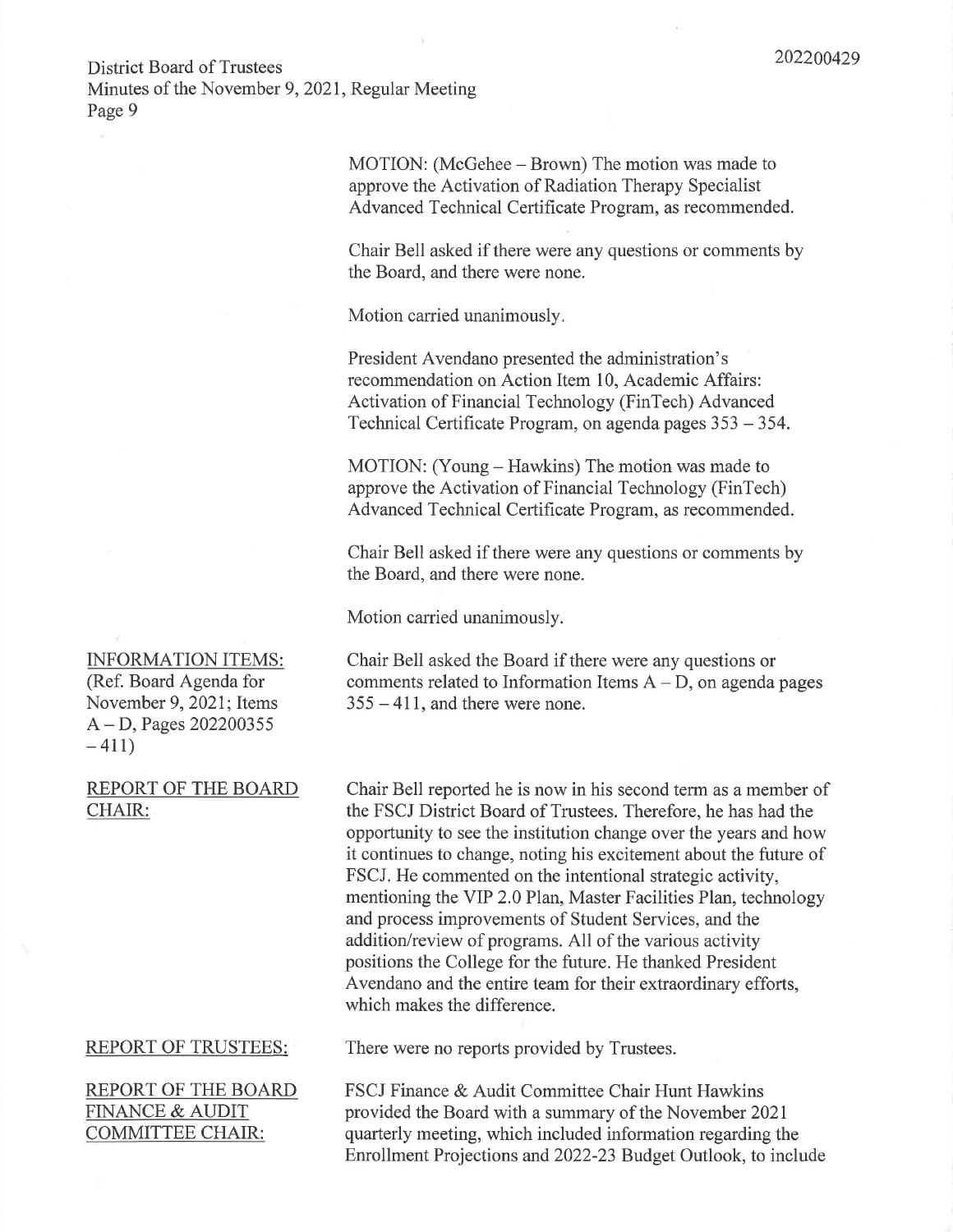**REPORT OF THE ADMINISTRATIVE AND** PROFESSIONAL COLLABORATIVE (APC):

**REPORT OF THE CAREER EMPLOYEES COUNCIL**  $(CEC)$ :

### REPORT OF THE FACULTY SENATE (Senate):

REPORT OF THE STUDENT **GOVERNMENT ASSOCIATION (SGA):** 

**NEXT MEETING:** 

information on College's enrollment strategies over the next five years and the time period of the expiration of the HEERF funds; discussion of Interim Financial Statement for quarter ending September 20, 2021, sharing the strategies intended to address the projected revenue shortfalls; discussion of Fund Balance, to include information on the College's financial transactions over the last two months; and the invitation to submit suggestions for future meeting topics, with one suggestion being that of a deep dive into Capital needs infrastructure. President Avendano noted that the topic would be covered at the January 2022 DBOT Deep Dive Workshop/ Planning Meeting.

The next meeting of the Finance  $&$  Audit Committee is scheduled for Tuesday, February 8, 2022, at FSCJ's Administrative Offices, Room 104A. The Committee will meet at 10:45 a.m.

Administrative and Professional Collaborative Chair Dr. Mark Boese provided the Board with a written report relating to current APC initiatives and activities. (Appendix A)

Career Employees Council Chair Matt Wetzel addressed the Board and presented an overview of the written report relating to current CEC initiatives and activities. Additionally, he shared information about the upcoming CEC Annual Poinsettia Sale, which ends on Tuesday, December 7, 2 p.m. (Appendix B)

Trustee Young inquired about the Annual Poinsettia Sale and requested an informational link be sent to Board Liaison Kimberli Sodek so that she may share with the Trustees.

Faculty Senate President Dr. John Woodward provided the Board with a written report relating to current Senate initiatives and activities. (Appendix C)

Collegewide Student Government Association President Breana White provided the Board with a written report relating to current SGA initiatives and activities. (Appendix D)

Chair Bell announced the Board will meet on Friday, January 28, 2022 for a Deep Dive Workshop/Planning Meeting, beginning at 9 a.m.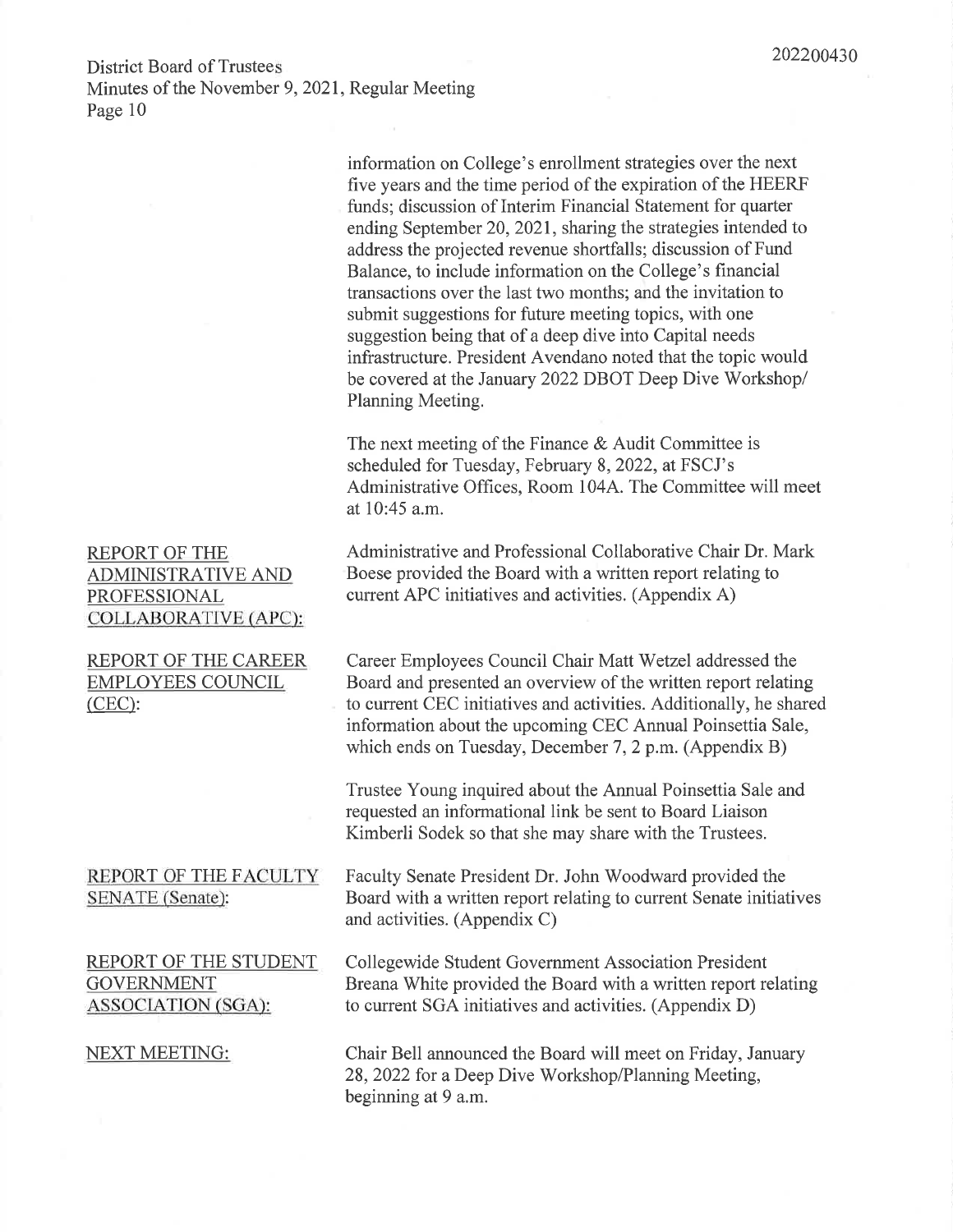> The next regular meeting of the Board is scheduled for Tuesday, February 8, 2022, at the College's Administrative Offices, Board Room 405, 1 p.m.

ADJOURNMENT:

There being no further business, Chair Bell declared the meeting adjourned at 1:48 p.m.

**APPROVAL OF MINUTES:** 

Chair, District Board of Trustees

Executive Secretary, District Board of Trustees

Submitted by: Kimberli Sodek, Secretary to the Board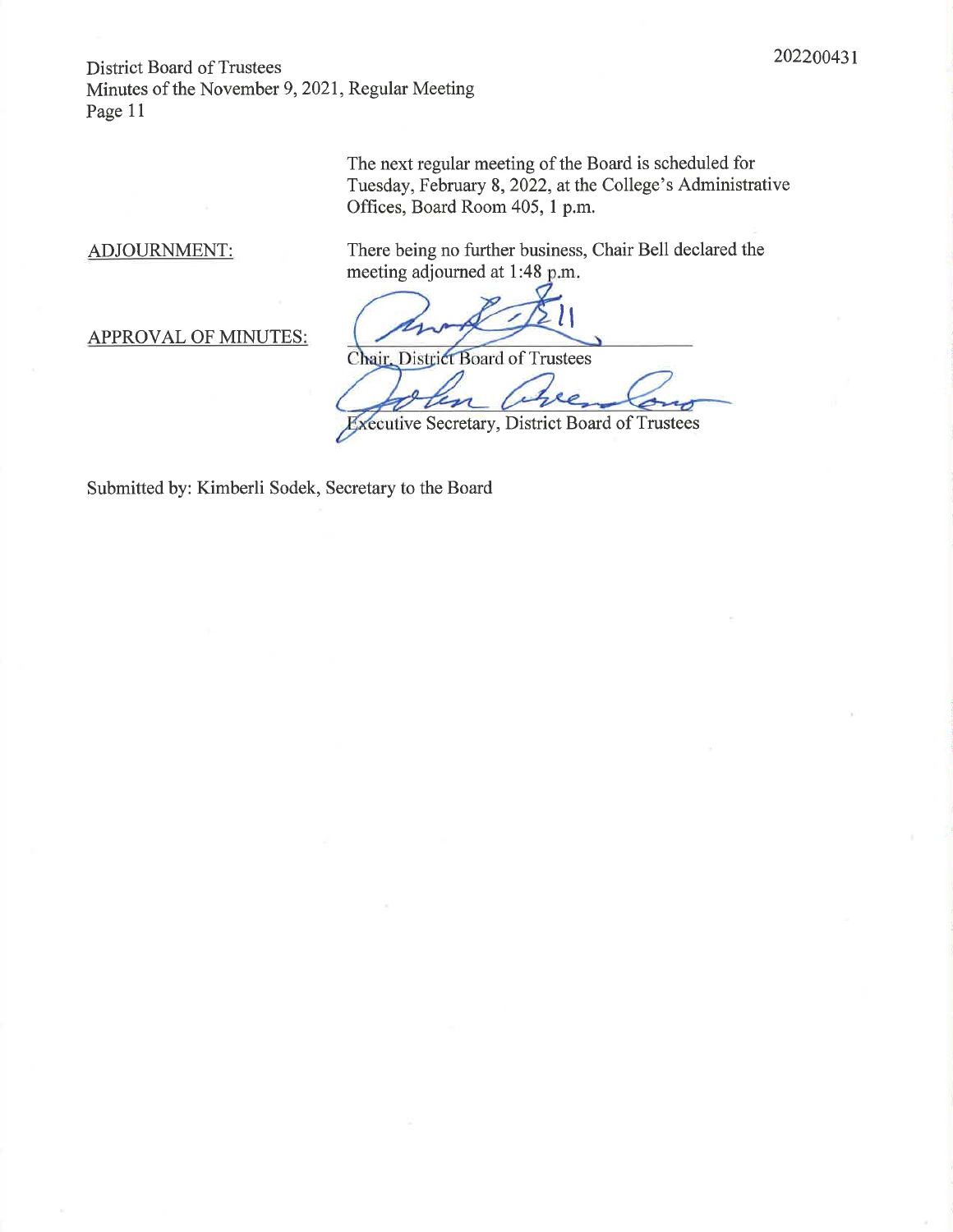Appendix A (Page 1 of 1)

202200432

# El Florida State College

November 3, 2021 Date:

Florida State College at Jacksonville District Board of Trustees To:

From: Marc Boese, Chair of the Administrative and Professional Collaborative, 2021-2022

November 2021 Administrative and Professional Collaborative Report Re:

**Chair Bell and Trustees:** 

The Administrative and Professional Collaborative (APC) is proud to share a few highlights from our recent events, building engagement between our members across the College. In the last report, I shared that we would be looking for ways to include more Collegewide involvement, increased participation and visibility of the APC, employee advocacy, increasing student resources, and more engagement and networking opportunities.

On October 14, over 50 Administrative and Professional (A&P) employees joined our Brown Bag Lunch with Director of Resource Development Jennifer Peterson. During this professional development event, Jennifer joined us to share an overview of the various grants we have throughout the College and any prospective grants in the application phase. We followed up the Brown Bag Lunch with an A&P Fall Social on the evening of October 28. In addition to these two events, we have planned our second annual Speed Networking event to kick off in January 2022. This program is APC's way of maintaining connections when our members are spread out across the College. It will be an opportunity to meet with colleagues outside of work to build relationships and professional connections.

Another initiative of the APC is to promote and get involved in volunteer opportunities. This term, we have been focused on raising awareness and participation in Jacksonville Afghan Refugee Assistance. We are assisting the local community by collecting goods for Afghan refugees new to the first coast area. We are also supporting Rethreaded by promoting the shopping and purchase of Rethreaded goods. The mission of Rethreaded is to employ, train, and reignite hope for 500 local survivors of human trafficking by the year 2031 so that every survivor should have the chance to rebuild their lives. Every Rethreaded item is made on-site and available for immediate purchase, either online or in-person.

Finally, the APC was proud to host Dr. Avendano and CHRO Mark Lacey in our monthly meeting to discuss an upcoming proposal for telework policy procedures and changes. During the 2020-2021 academic year, the APC gathered data from A&P employees representing their thoughts on telework. The results of the data were shared with Dr. Avendano and FSCJ leadership.

I look forward to continuing to report out on all the great work being done by our APC members as we continue to engage and support our A&Ps, faculty, staff, students, and community.

Respectfully,

Marc Boese, Ph.D. **Executive Director of Organizational Development** Administrative and Professional Collaborative Chair, 2021-2022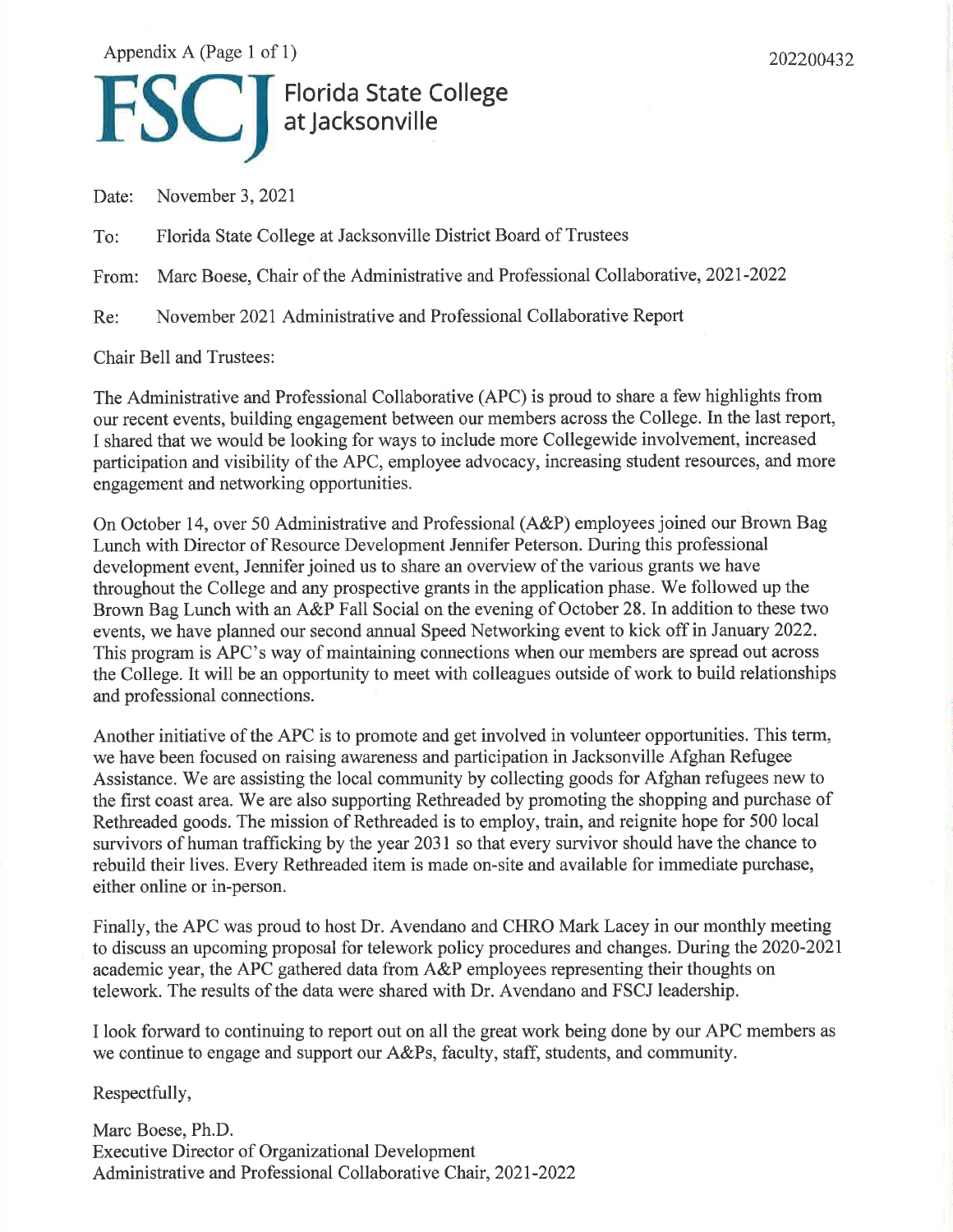Appendix B (Page 1 of 1)

202200433

# Florida State College

Date: November 3, 2021

Florida State College at Jacksonville District Board of Trustees To:

From: Matt Wetzel, Career Employees' Council Chair

November 2021 Career Employees' Council Report Re:

**Chair Bell and Trustees:** 

On October 21, the Council held a planning workshop and meeting. During this workshop, the members reviewed and updated our Mission and Vision statements. Prior to our workshop, the Council did not have any Core Values designated in the Council By-Laws, so the attendees collectively discussed and identified six (6) Core Values. In upcoming meetings, we will work on reviewing and revising our current By-Laws.

Here are the revised Mission and Vision statements as well as the added Core Values.

### **Mission:**

We represent and support our diverse FSCJ family, while promoting the growth of Career Employees, by fostering a culture of institutional effectiveness in developing minds and future leaders.

### Vision:

Creating innovative professional growth opportunities for our Career Employees.

### **Core Values:**

- 1. Professional Development
- 2. Advocacy
- 3. Inclusivity
- 4. Dedicated Leadership
- 5. Community Focused
- 6. Cooperative Collaboration

President Avendano and CHRO Mark Lacey attended the planning workshop/meeting to discuss the updated Telework Policy. We had time to review and discuss the new Telework Policy. Lastly, we will be conducting our annual Poinsettia sale this year with one delivery being in the middle of December. We will be sending out information shortly. This fundraiser supports the Book Scholarship program for our Career Employees.

On behalf of the career employees, we express our appreciation to the District Board of Trustees for your time, effort and support that you bring to the College community, staff and our students.

Respectfully,

Matt Wetzel

Matt Wetzel Career Employees' Council Chair 2021-22 Florida State College at Jacksonville 904-381-3707 / matt.wetzel@fscj.edu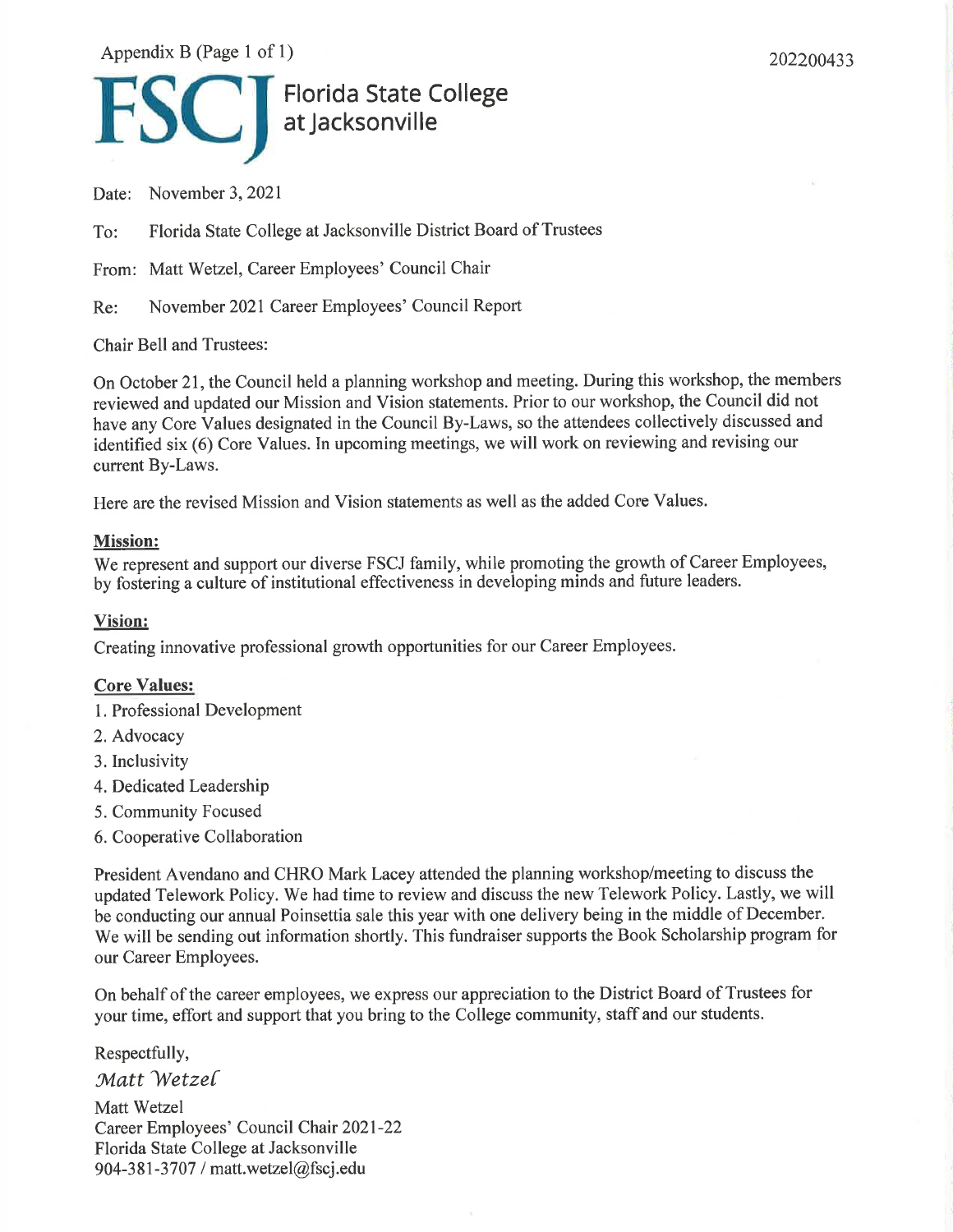# **FSC** Florida State College

November 3, 2021 Date:

Florida State College at Jacksonville District Board of Trustees. To:

From: John A. Woodward, PhD

Re: November 2021 Faculty Senate Report

**Chair Bell and Fellow Trustees:** 

Senate will meet the week of November 1 to discuss pressing issues concerning the faculty and our connection to students. We have seen the disturbing trends in our CCSSE data and are looking to analyze the problem and explore possible solutions. We are still negotiating various concerns about our online offerings and the pressures from the state to promote certain online courses, as well as concerns about online proctoring of exams.

Our concerns about online proctoring are varied but can be organized thus: privacy; access to and usage of technology for our student demographic; false positives. The concern about cameras invading the private space of students is related to a national discourse about this new modality and practice. For most of our students, they seem comfortable exchanging that momentary breach of privacy for the convenience of being able to take the course online. However, we are concerned about unintentionally forcing students into these situations without communicating the requirement clearly enough and with enough lead-in time to allow for the student to opt out of the course requirement or drop the course. At the same time, we are pressed to promote proctoring to retain academic honesty and prevent dishonest behavior as best we can. This is a balancing act we must begin to address more directly rather than on a case-by-case basis. Moreover, we might be putting our students in a position to fail not through their lack of intellectual acuity or rigor, but through their access or lack of access to high quality technology. We know the distribution of adequate technology is not equitable and in a push to foreground equity at the College, this seems to be a clear cause for concern. At a minimum, we need to make it clearer to students that any hybrid or online course requires a certain level of technology and of knowledge of technology. And, at the same time, we must be careful of potentially blurring the distinction between the online and the face-to-face (or courses that have no hybrid component) modalities in order to preserve the face-to-face environment as a technology free or technology light environment. Finally, our concern about false positives is more about training faculty who use proctoring services to make sure that any behavior that is flagged by the AI as being suspicious is directly observed by the faculty member – perhaps even to the extent of individual departments developing a rubric for analyzing suspicious activity in a proctored environment.

There is also a persistent concern from faculty regarding our online offerings and the design of online courses. We are working out some of these concerns but there is still much work to do in order to ensure that our online offerings are as rigorous as our face-to-face offerings; that they offer a high-quality academic experience to students equivalent or surpassing what they might have at a university; and that those students who select those courses are in a position to be successful. Our data shows that students are less apt to succeed in our online courses, and that this is particularly acute for our African American students. We simply must do better. Our faculty have long been working to address these inequities but there are systemic issues such as preparation for online education, access to reliable technology, and other non-academic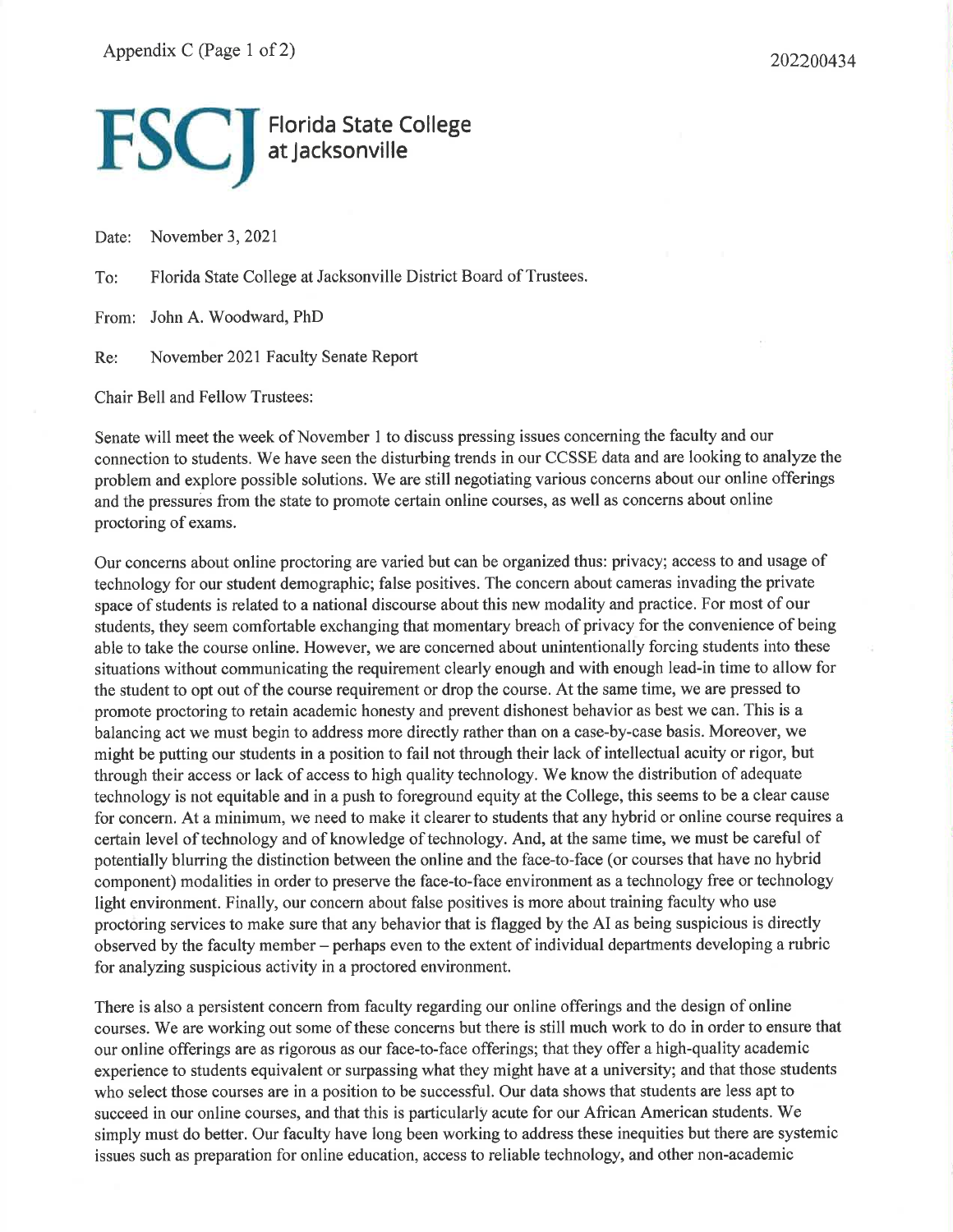Appendix C (Page 2 of 2)

November 2021 Faculty Senate Report November 3, 2021 Page 2

problems that persist and that severely impact our students. That said, there are also pedagogical strategies which may help bridge some of the gaps – strategies such as setting aside specific times during the week to have 'student hours' in our LMS where students can connect with faculty and discuss material verbally rather than through messages and email. These pedagogical strategies will not in and of themselves fix all of the problems we still have with online offerings and student success, and it is surely the case that faculty in disciplines need to come together, review our online offerings, and improve where appropriate with an eve towards equity.

Part of this problem with online success may lie in something our CCSSE data is showing us: we need to build closer ties to our students on campus and in academic extra-curricular activities. There are fewer opportunities per semester – even in those years preceding the pandemic – for our students to engage with faculty and their fellow students in an academic environment outside of the classroom. The evidence from the CCSSE suggests that this impacts our relationship with our students. If our students are having more transactional relationships with the College than transformational and holistic learning experiences, then they will be less apt to give to the College Foundation so we can fund other students – they will be less connected to the College and its community. There are reasons why this has happened  $-$  a general denigration of the value of higher education in political discourse; a greater emphasis on transactional financial relationships with students; an emphasis on filling classes (so-called "efficiency" or capacity utilization) over offering high quality, community-oriented academic experiences; these are each a part of the problem but perhaps not nearly as large an issue as the general move to online education. We are in a position now to work on improving these data points and crafting the vision for education at FSCJ for the next decade. That may mean working on developing an online community of students if more and more of our students choose to take exclusively online courses. Senate will convene a committee to investigate how faculty might approach this problem in late November or December. I look forward to that discussion recognizing that this is going to a long and difficult one.

That concludes my report.

Respectfully,

SCWood

John Arrington Woodward, PhD Professor of Humanities and Film Studies **Faculty Senate President C2326B, DWC** Florida State College at Jacksonville john.a.woodward@fscj.edu 904-997-2703